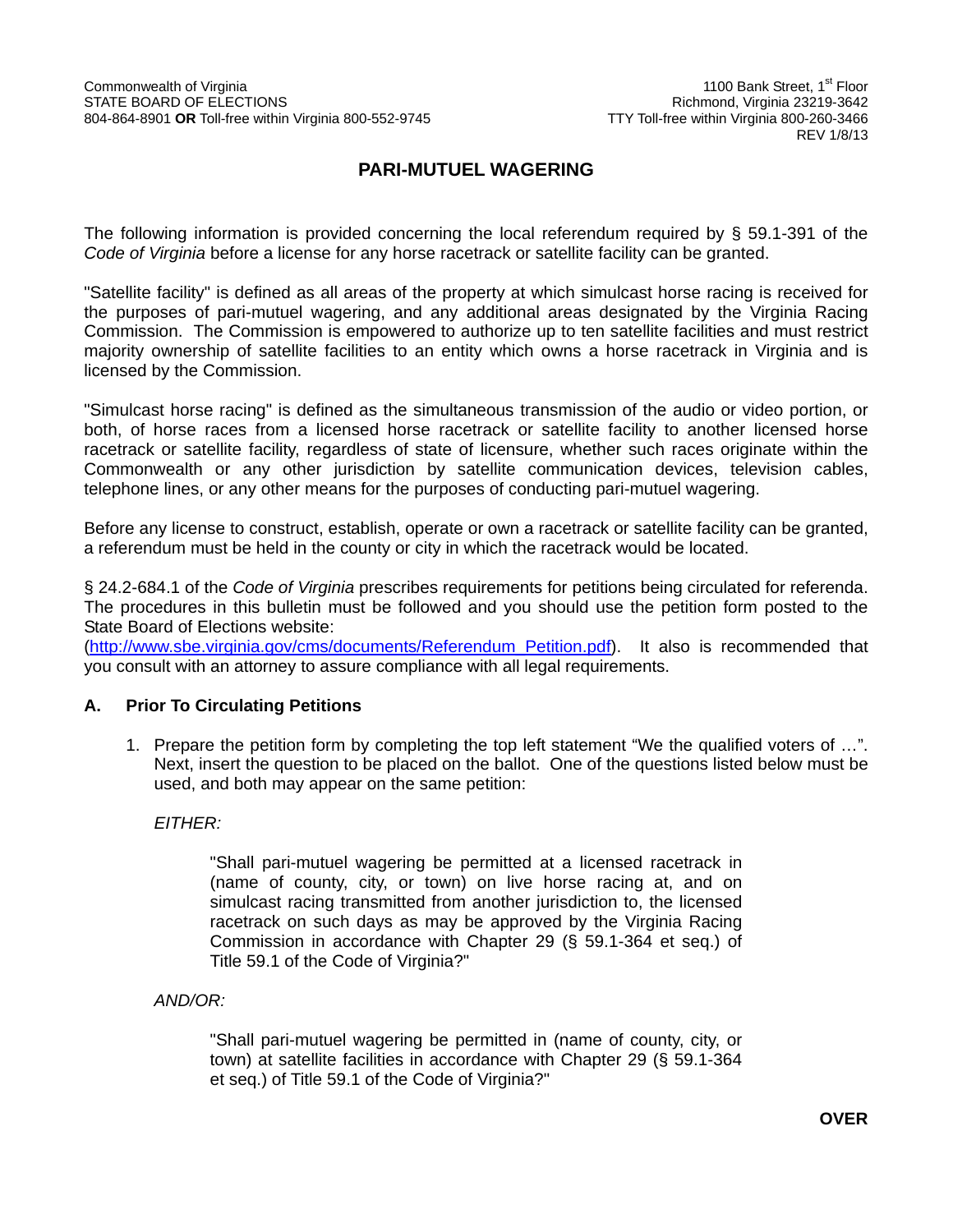#### **PARI-MUTUEL WAGERING**

Page 2 of 3

- 2. Before circulating any petition pages, one individual who is a registered and qualified voter of the county, city, or town in which the referendum will be held must file with the clerk of circuit court of that county or city:
	- a. a statement which lists the petitioner's:
		- 1) Name;
		- 2) Residence address;
		- 3) Mailing address, if different from residence address; and
		- 4) The name of the organization represented by the petitioner in circulating the petition, if applicable.
	- b. a copy of the petition which states one of the two questions set forth above.

The individual who signs this statement should be the person who will be responsible for the petition drive and the filing of the petitions that have been circulated.

3. The clerk of the circuit court must certify, **within ten days of the filing of the above documents**, that he has received and accepted the petition copy and statement.

#### **B. Circulating Petitions**

- 1. Begin circulating **only after** receiving the clerk's certification.
- 2. Each person who circulates a petition page must:
	- a. Be a legal resident of the United States of America (USA); a non-minor or a non-felon (a felon who achieves voting rights restoration may circulate a referendum petition as long as he/she is a legal resident of the USA and not a minor; (**REV 1/8/13**)
	- b. See each person sign that petition page; and
	- c. Complete and sign, before a notary, the affidavit on each petition page he/she circulates.
- 3. Petitions must be *circulated, completed* and *filed* with the appropriate court **within nine months of the date of the certification by the clerk of circuit court.**
- 4. Each petition must:
	- a. Contain the signatures of qualified voters of the county, city, or town equal in number to at least 5% of the number of registered voters therein as of January 1 preceding the filing of the petition. [It is recommended that at least 10% be obtained to assure that a sufficient number are qualified.]; and
	- b. Contain the date signed and **full printed name and residence address** of each voter.

For the definition of "qualified voter," please refer to § 24.2-101.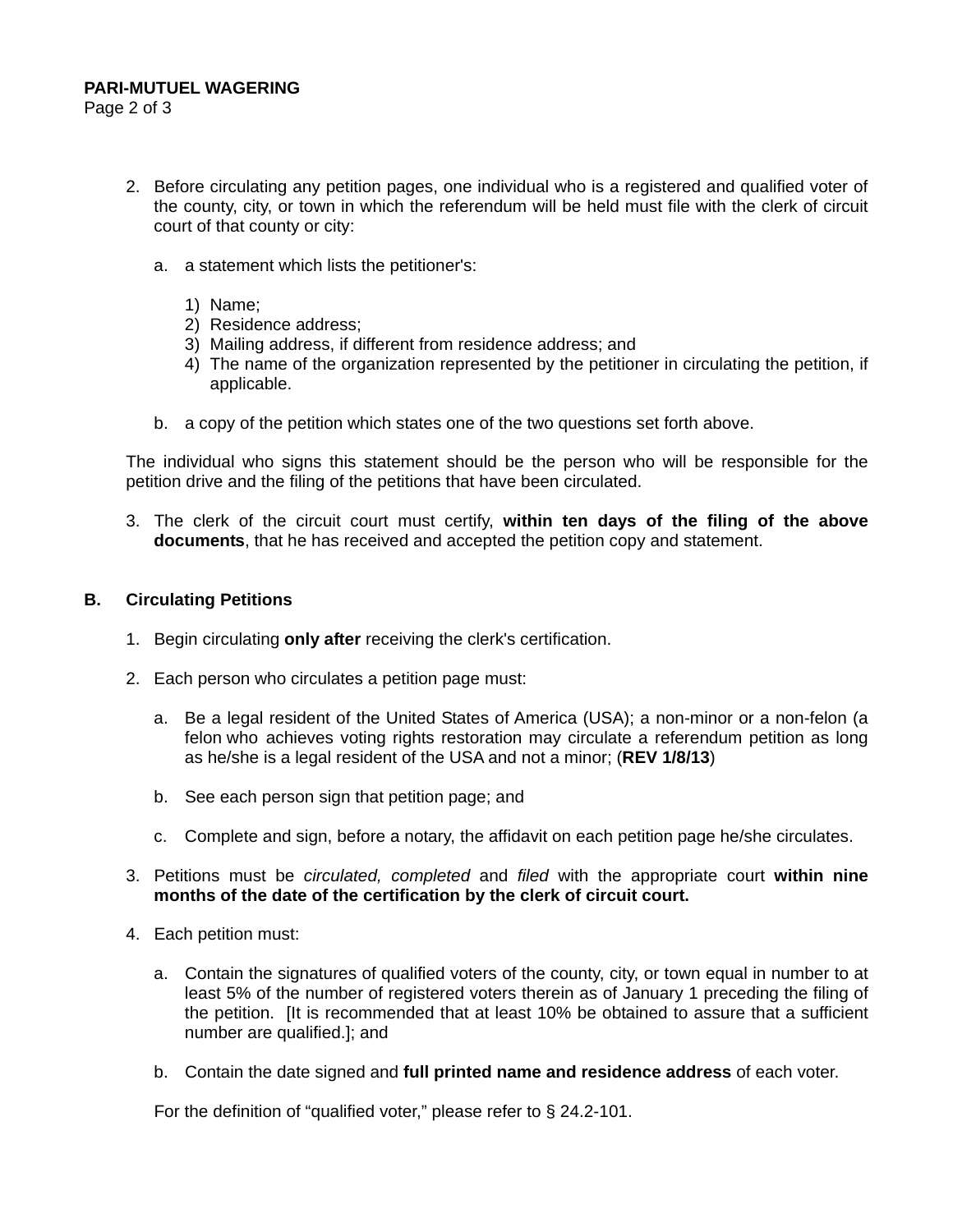#### **PARI-MUTUEL WAGERING**

Page 3 of 3

#### **C. Filing Petitions**

- 1. Petitions must be filed with the court in time to permit the petitions to be checked and an order entered at least eighty-one days before the date on which the election is to be held.
- 2. A suggested format for the court order which should be presented with your petitions to the court for its signature is attached.

#### **D. Other Requirements**

1. The referendum must be held on a Tuesday that is not later than the next general election unless the order is entered within the eighty-one days prior to that general election.

The referendum cannot be held (i) on the same day as a primary election; (ii) in the 55 days preceding a primary or general election; (iii) in the 24 days following a primary election; or (iv) in the 30 days following a general election. Voting equipment must remain sealed during these last two periods in the event of a recount or contest.

2. If the referendum is required to be held at the same time as a regularly scheduled May or November election, the court order is **not** required to be submitted by the chief legal officer of the county or city to the United States Justice Department pursuant to the Federal Voting Rights Act.

If the date of the election is discretionary, submission **must be made** to the United States Justice Department pursuant to the Federal Voting Rights Act.

- 3. This referendum cannot be held more often than once every three years in the same county, city, or town.
- 4. A subsequent local referendum would have to be held before a license could be issued if no license is issued within the five years following the court order proclaiming the results of the first election.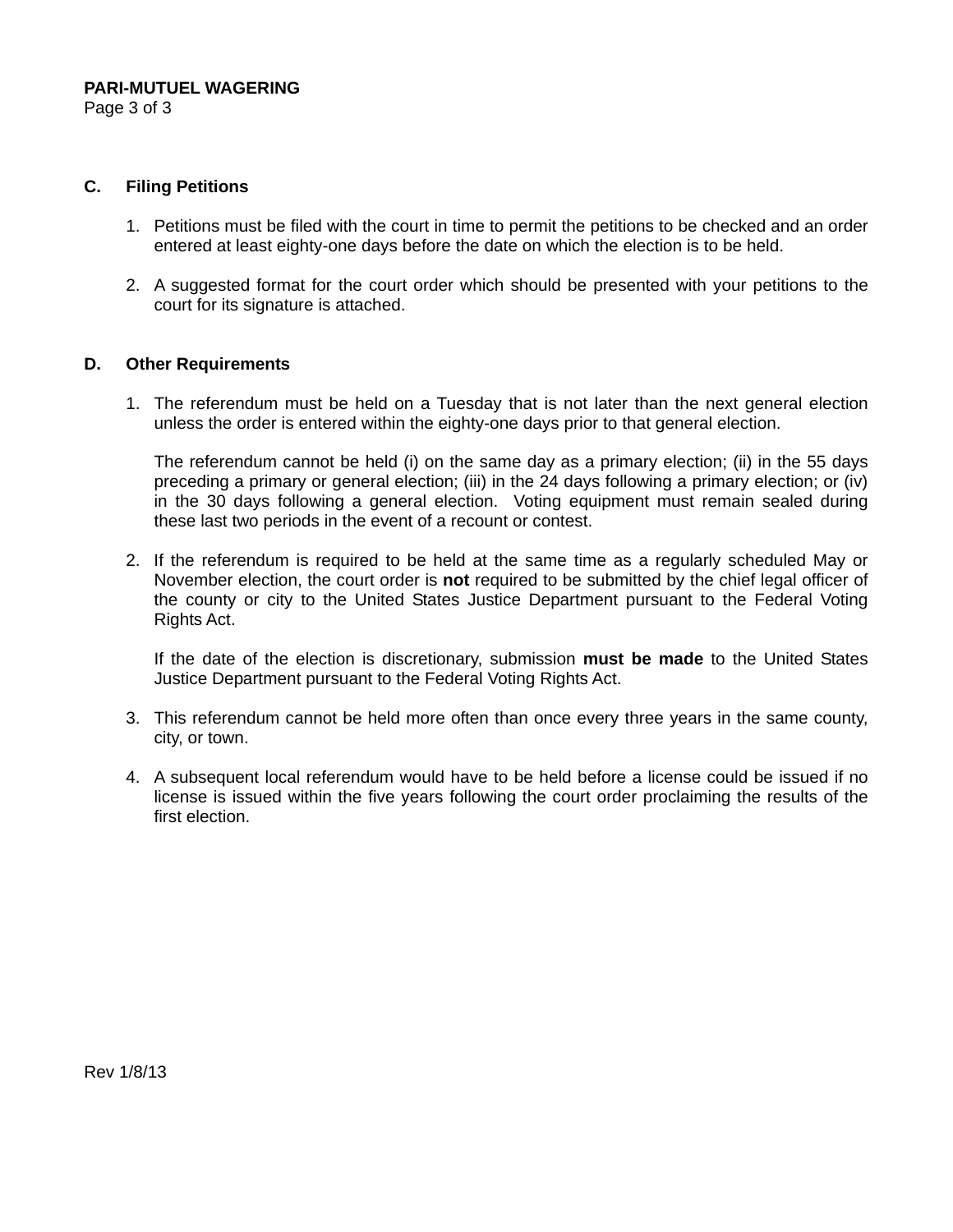# STATEMENT OF PETITIONER FOR LOCAL REFERENDUM

TO: Clerk of Circuit Court

County/City of

Submitted herewith is a copy of a petition to be circulated for a referendum as authorized by law on the question which appears thereon.

As required by § 24.2-684.1 of the *Code of Virginia*, I certify that I am registered and qualified to vote in the jurisdiction and, if applicable, district in which the election will be held. The following information is provided as required:

| TYPE OR PRINT YOUR FULL LEGAL NAME                             |     |
|----------------------------------------------------------------|-----|
|                                                                |     |
| ENTER YOUR RESIDENCE ADDRESS                                   |     |
| CITY/TOWN                                                      | ZIP |
| ENTER YOUR MAILING ADDRESS IF DIFFERENT FROM RESIDENCE ADDRESS |     |
|                                                                |     |
| CITY/TOWN                                                      | ZIP |
| ENTER A DAYTIME TELEPHONE NUMBER, INCLUDING AREA CODE          |     |

Please certify, within ten days of my filing these documents, that you have received and accepted the petition copy and this statement.

I understand that the petitions must be circulated, completed and filed with you within 9 months of the date of your certificate of receipt and acceptance **or** by the deadline required for the election, whichever first occurs. I further understand that a court order must be entered at least 81 days before the election.

SIGNATURE OF PETITIONER

ENTER DATE

ENTER NAME OF ORGANIZATION YOU REPRESENT, IF ONE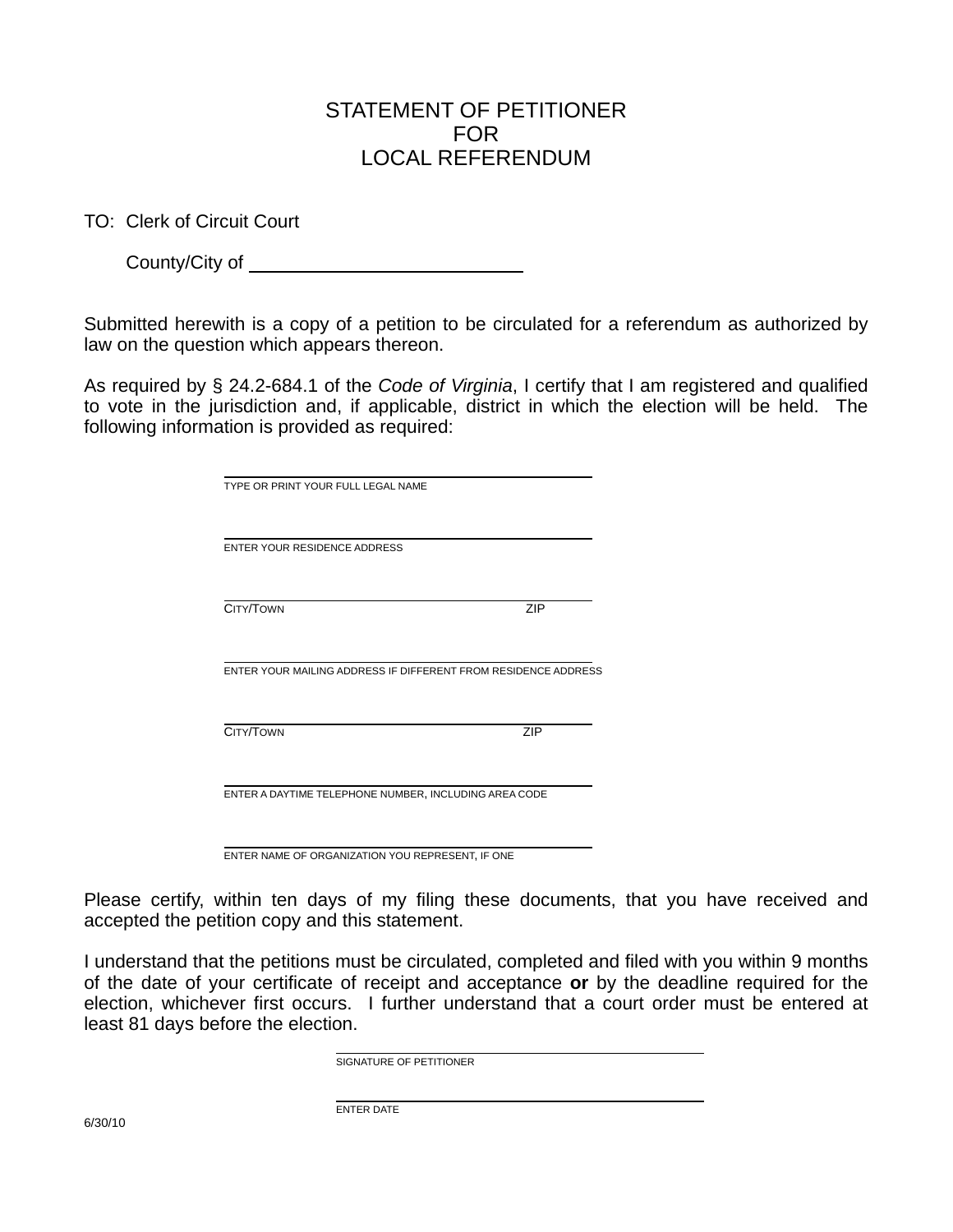# CERTIFICATE OF RECEIPT AND ACCEPTANCE LOCAL REFERENDUM

| TO:    |                                                                                                                                                                                                                                                                                                                                                    |  |
|--------|----------------------------------------------------------------------------------------------------------------------------------------------------------------------------------------------------------------------------------------------------------------------------------------------------------------------------------------------------|--|
|        |                                                                                                                                                                                                                                                                                                                                                    |  |
|        |                                                                                                                                                                                                                                                                                                                                                    |  |
|        |                                                                                                                                                                                                                                                                                                                                                    |  |
|        | I, Clerk of the Circuit Court of                                                                                                                                                                                                                                                                                                                   |  |
|        | $\overline{\phantom{a}}$ , certify that:                                                                                                                                                                                                                                                                                                           |  |
|        | $\frac{1}{2}$ , filed with me as required by $\frac{1}{2}$ 24.2-684.1 of the<br>Code of Virginia, a copy of a petition for a referendum on the following subject:                                                                                                                                                                                  |  |
|        | the issue for which the petition will produce the set of the set of the set of the set of the set of the set of the set of the set of the set of the set of the set of the set of the set of the set of the set of the set of<br>be circulated. A statement also was filed setting forth the filer's name and residence address. The<br>statement: |  |
| ⊔<br>❏ | did not indicate that the filer is representing an organization; or<br>indicated that the filer is representing the following organization:<br>and solution and solution of the set of the set of the set of the set of the set of the set of the set of the s                                                                                     |  |
| ❏      | set forth a mailing address different from the filer's residence address.<br>did; or<br>did not                                                                                                                                                                                                                                                    |  |
|        | I further certify that I accept these documents and petitions now may be circulated. Petitions                                                                                                                                                                                                                                                     |  |

must be circulated, completed and filed with the Court within nine months of the date of this certification. The filing deadline for any specific election also must be met if the referendum is to be held at that election.

, Clerk

Date:

The Clerk of Circuit Court must return to the filer of the petition the original of this document and to the State Board of Elections one copy each of this document, the Statement of Petitioner and the Petition.

SBE-684.1(3) 6/30/10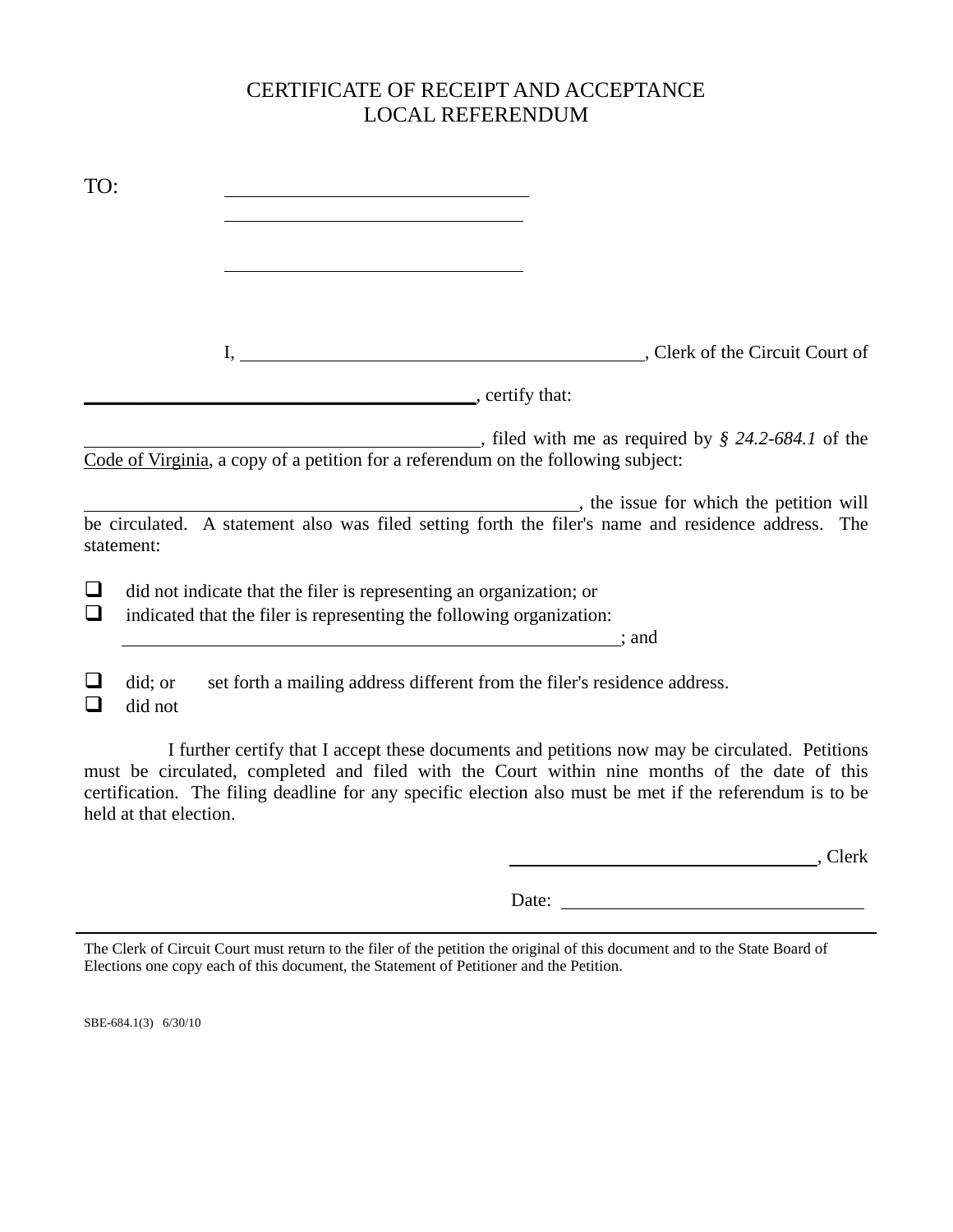TO SAVE TAXPAYER DOLLARS THIS DOCUMENT IS PRINTED FRONT AND BACK. PREPARE ORIGINAL TYPED COPY, ENTER APPROPRIATE INFORMATION AS INDICATED, AND SUBMIT TO THE COURT AS TWO SEPARATE PAGES.

VIRGINIA: IN THE CIRCUIT COURT OF

# ORDER

It appearing to the Court that a Petition has been filed requesting the Court to order a referendum to be held pursuant to § 59.1-391 in (enter county or *city name*) on the (insert either pari-mutuel racing question and/or offtrack pari-mutuel wagering question);

AND it having been certified to the Court by the General Registrar of the county (or city, as applicable) that such petition has been signed by registered voters equal to or greater than five percent of the number registered in the county (or city, as applicable) on the January 1 preceding its filing;

It is, therefore, ADJUDGED, ORDERED and DECREED that at the general election to be held on (enter election date), a Tuesday that is at least eighty-one days following the entry of this order, the election officials of the county (or city) shall open the polls and take the sense of the qualified voters of (enter county or city name) on the following question (or questions) to be printed on the ballot:

### PARI-MUTUEL RACING

"Shall pari-mutuel wagering be permitted in (enter county or city name) at a licensed racetrack in accordance with Chapter 29 (§ 59.1-364 et seq.) of Title 59.1 of the Code of Virginia?"

and/or

### OFFTRACK PARI-MUTUEL WAGERING

"Shall pari-mutuel wagering be permitted in (enter county or *city name*) at satellite facilities in accordance with Chapter 29 (§ 59.1-364 et seq.) of Title 59.1 of the Code of Virginia?"